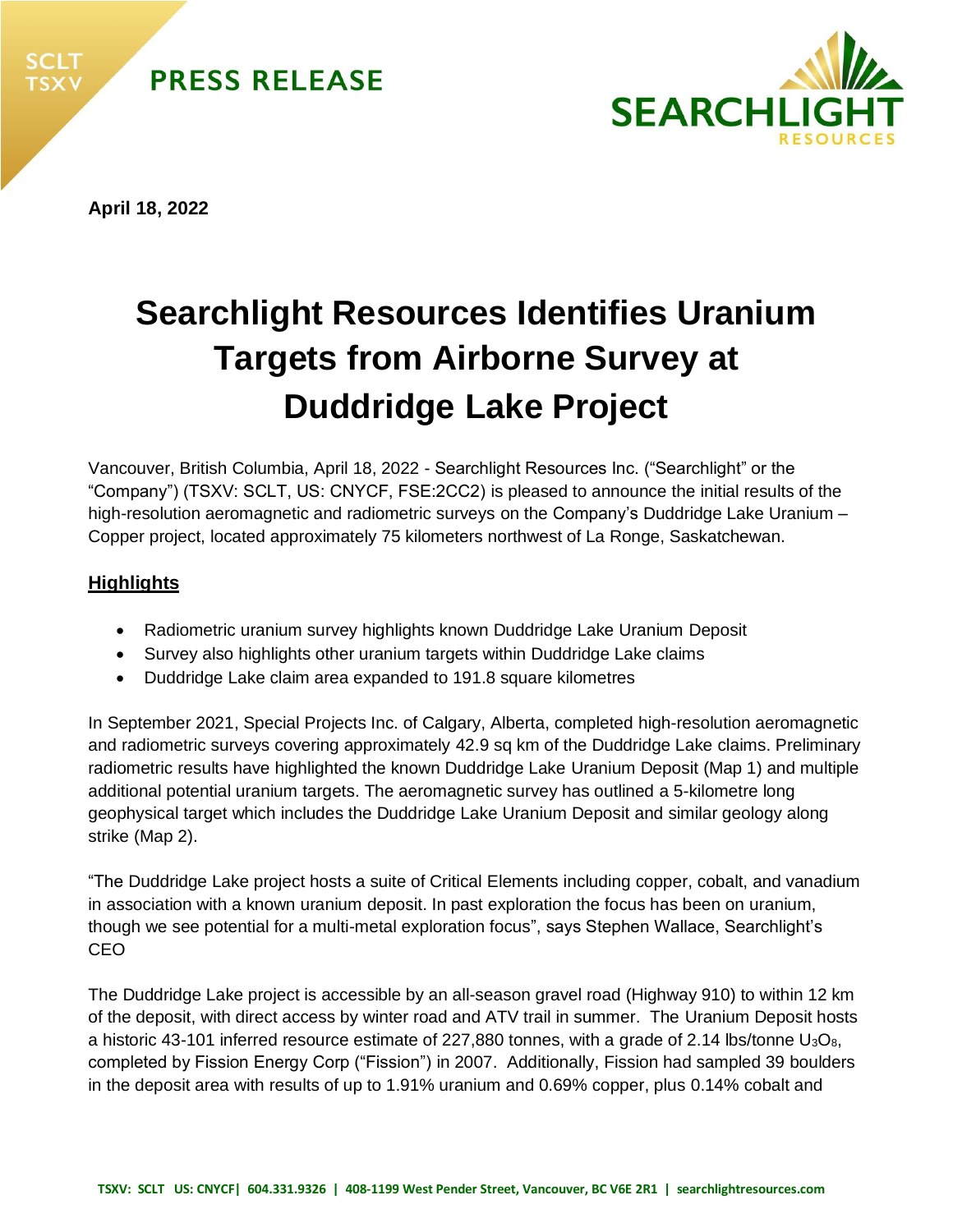0.55 % vanadium (see press release [https://searchlightresources.com/news/2018/searchlight](about:blank)[resources-acquires-cobalt-vanadium-property-in-saskatchewan/](about:blank) ).

The Duddridge Lake Uranium Deposit is described as stratabound uranium and copper mineralization with abundant polymetallic mineral occurrences associated with basal quartz conglomerate and carbonaceous-bearing lenses in red bed (hematitic) arkosic metasediments.



Map 1. Uranium results (ppm) from 2021 airborne radiometric survey, overlaid on bedrock geology, Duddridge Lake Project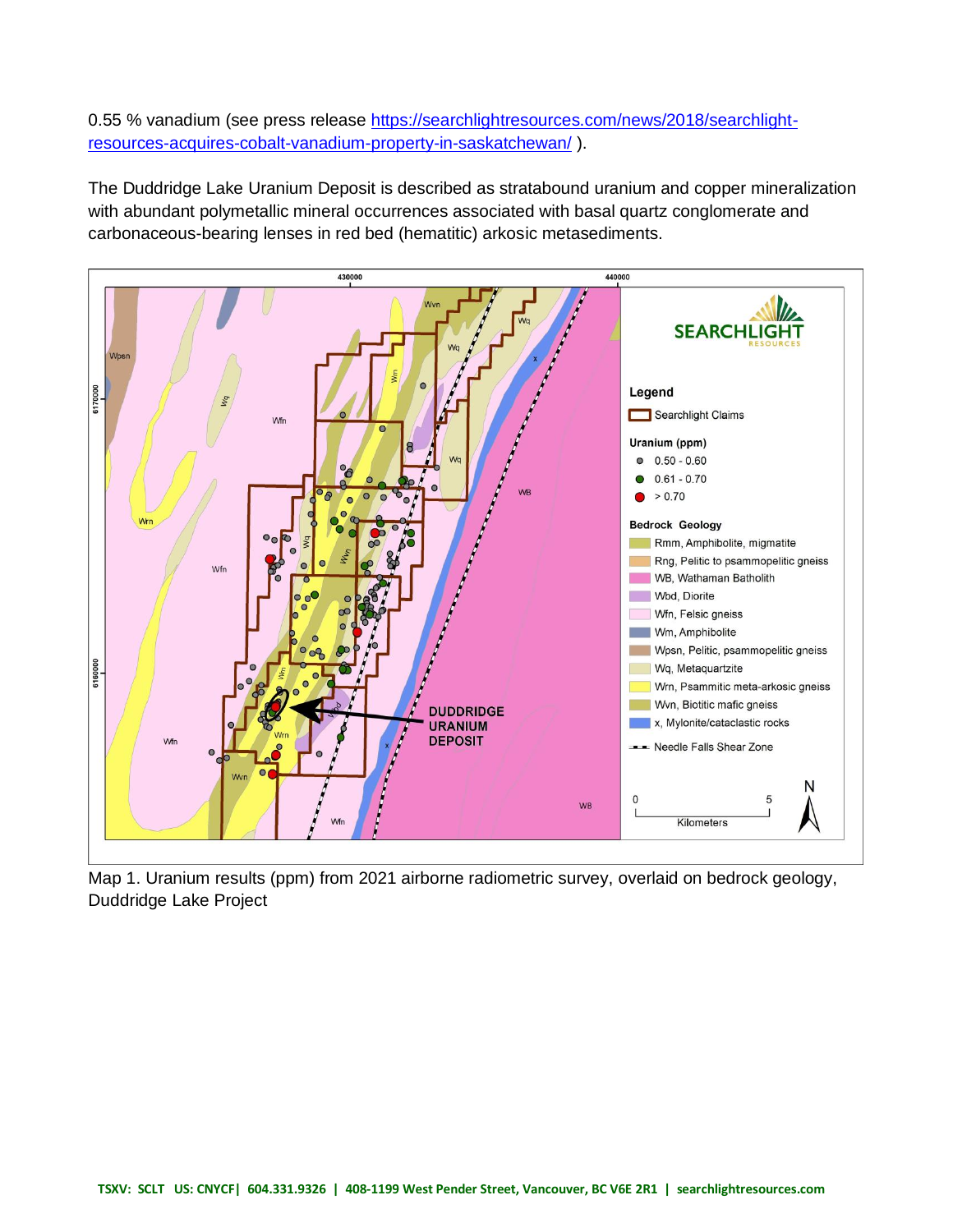

Map 2. Uranium results (ppm) from 2021 airborne radiometric survey, overlaid on Total Magnetic Intensity (nT), Duddridge Lake Project

## **Data Source**

The 43-101 technical report titled "Report on the Duddridge Lake Uranium Property, Northern Saskatchewan, NTS 73O/9", was submitted by Stuart C. Fraser, P. Geol. on June 15, 2007.

The Duddridge Lake Uranium deposit technical report was not commissioned or completed by Searchlight and therefore is being treated as a historical resource estimate under 43-101 disclosure. The historical resource estimate used "inferred mineral resource", which is a category of NI 43-101. As a result, Searchlight considers the historical resource estimate as reliable as well as relevant as it represents a key target for work to be done by Searchlight. Searchlight has not undertaken any independent investigation of the resource estimates, nor has it independently analyzed the results of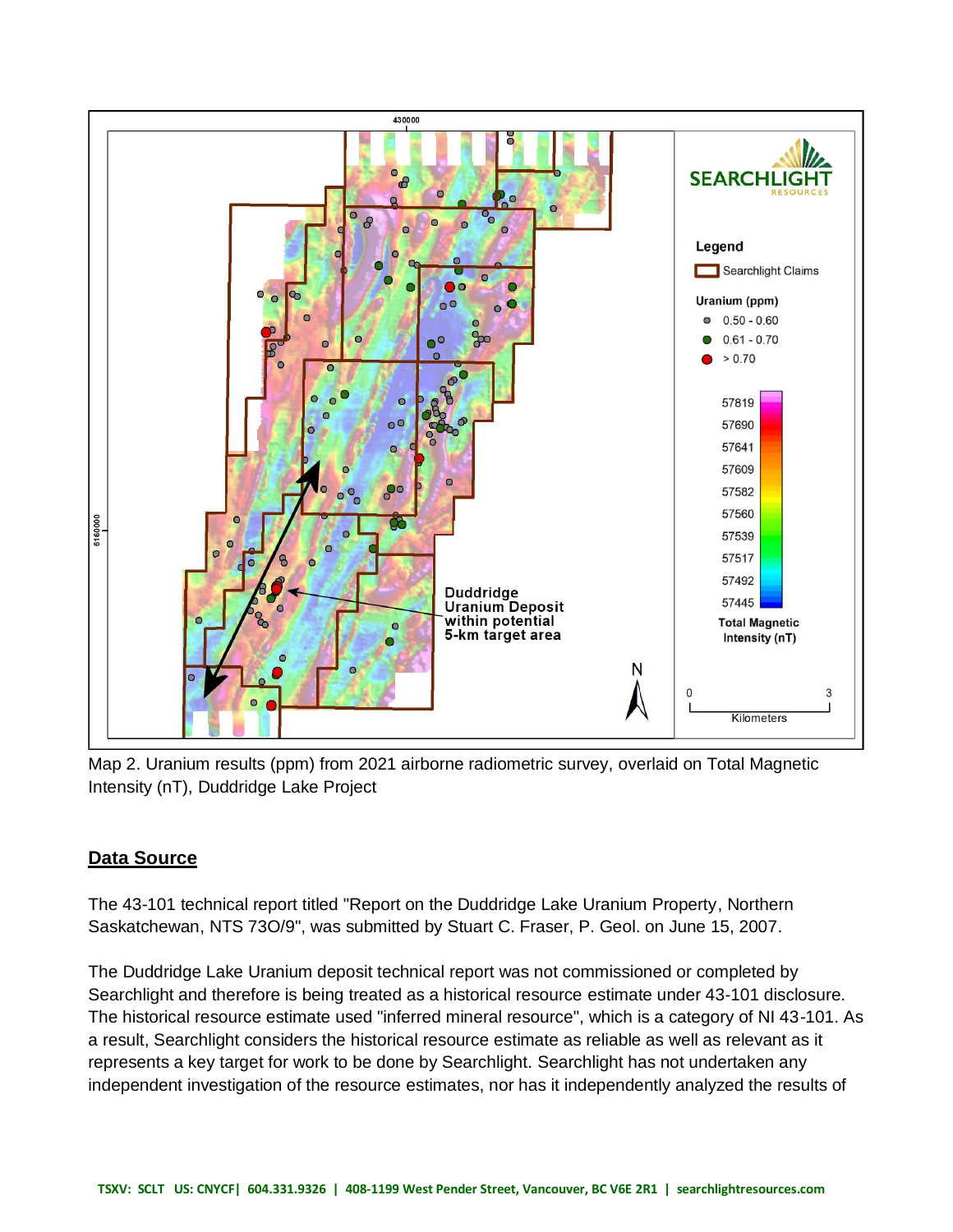the previous exploration work in order to verify the resources, and the Company is not treating the historical estimate as a current resource.

#### **Qualified Person**

Stephen Wallace, P.Geo., is Searchlight's Qualified Person within the meaning of National Instrument 43-101 and has reviewed and approved the technical information contained in this news release.

### **About Searchlight Resources Inc.**

Searchlight Resources Inc. (TSXV:SCLT, US:CNYCF, FSE:2CC2) is a Canadian mineral exploration and development company focused on Saskatchewan, Canada, which has been ranked as the top location for mining investment in Canada by the Fraser Institute. Exploration focus is on gold and battery minerals throughout the province, concentrating on projects with road access. Exploration focus is on gold, uranium and battery minerals throughout the province. Searchlight holds over 1,395 square kilometres of claims in Saskatchewan.

On behalf of the Board of Directors,

*"Stephen Wallace"* 

Stephen Wallace, President, CEO and Director

#### **SEARCHLIGHT RESOURCES INC.**

For further information, visit the Company's website at www.searchlightresources.com or contact:

Searchlight Resources Inc. Alf Stewart, Chairman (604) 331-9326 [info@searchlightresources.com](about:blank)